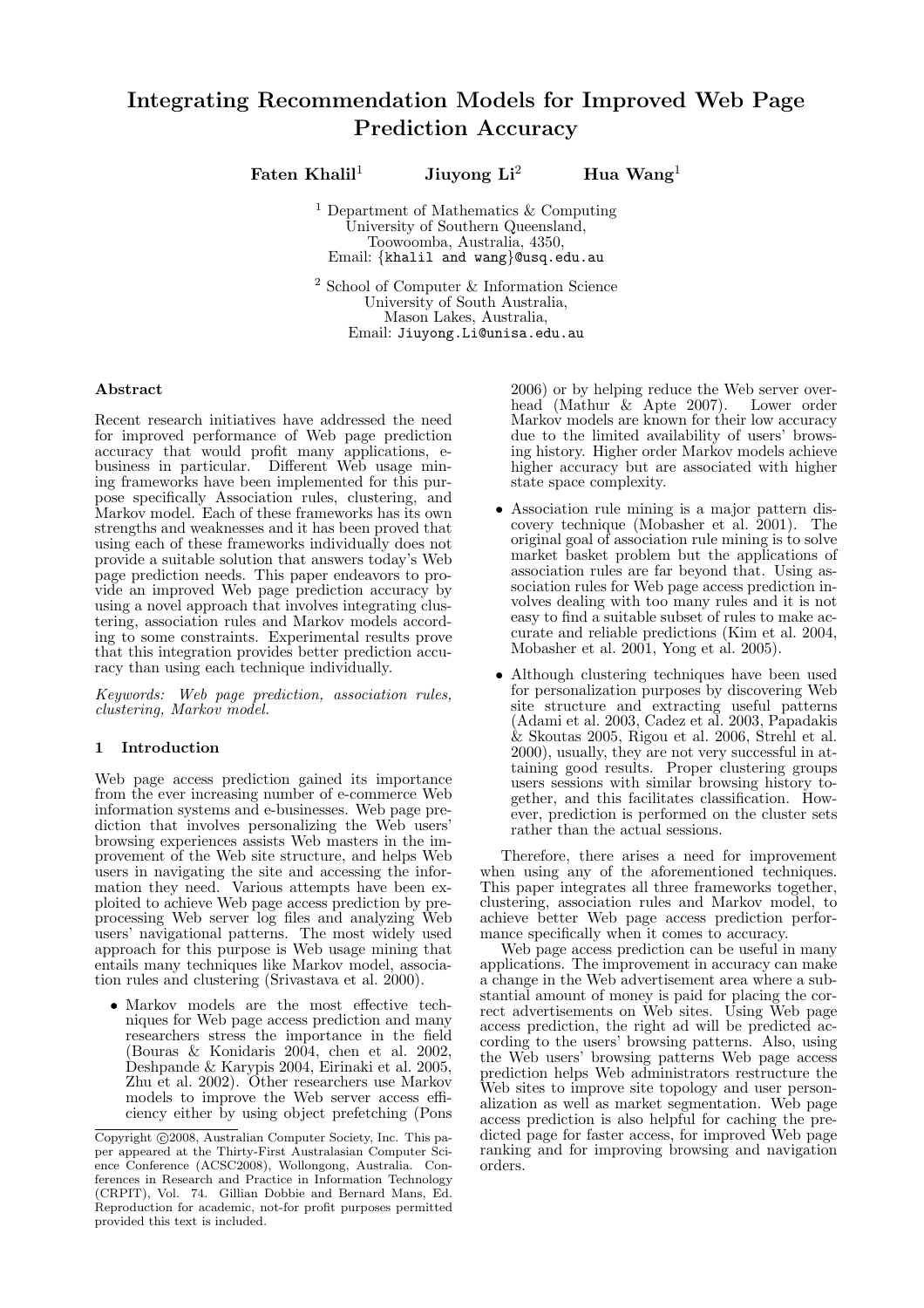# 2 Related Work

A number of researchers attempted to improve the Web page access prediction precision or coverage by combining different recommendation frameworks. For instance, many papers combined clustering with association rules (Lai  $\&$  Yang 2000, Liu et al. 2001). Lai & Yang (2000) have introduced a customized marketing on the Web approach using a combination of clustering and association rules. The authors collected information about customers using forms, Web server log files and cookies. They categorized customers according to the information collected. Since k-means clustering algorithm works only with numerical data, the authors used PAM (Partitioning Around Medoids) algorithm to cluster data using categorical scales. They then performed association rules techniques on each cluster. They proved through experimentations that implementing association rules on clusters achieves better results than on non-clustered data for customizing the customers' marketing preferences. Liu et al. (2001) have introduced MARC (Mining Association Rules using Clustering) that helps reduce the I/O overhead associated with large databases by making only one pass over the database when learning association rules. The authors group similar transactions together and they mine association rules on the summaries of clusters instead of the whole data set. Although the authors prove through experimentation that MARC can learn association rules more efficiently, their algorithm does not improve on the accuracy of the association rules learned.

Other papers combined clustering with Markov model (Cadez et al. 2003, Zhu et al. 2002, Lu et al. 2005). Cadez et al. (2003) partitioned site users using a model-based clustering approach where they implemented first order Markov model using the Expectation-Maximization algorithm. After partitioning the users into clusters, they displayed the paths for users within each cluster. They also developed a visualization tool called WebCANVAS based on their model. Zhu et al. (2002) construct Markov models from log files and use co-citation and coupling similarities for measuring the conceptual relationships between Web pages. CitationCluster algorithm is then proposed to cluster conceptually related pages. A hierarchy of the Web site is constructed from the clustering results. The authors then combine Markov model based link prediction to the conceptual hierarchy into a prototype called ONE to assist users' navigation. Lu et al. (2005) were able to generate Significant Usage Patterns (SUP) from clusters of abstracted Web sessions. Clustering was applied based on a two-phase abstraction technique. First, session similarity is computed using Needleman-Wunsch alignment algorithm and sessions are clustered according to their similarities. Second, a concept-based abstraction approach is used for further abstraction and a first order Markov model is built for each cluster of sessions. SUPs are the paths that are generated from first order Markov model with each cluster of user sessions.

Combining association rules with Markov model is novel to our knowledge and only few of past researches combined all three models together (Kim et al. 2004). Kim et al. (2004) improve the performance of Markov model, sequential association rules, association rules and clustering by combining all these models together. For instance, Markov model is used first. If MM cannot cover an active session or a state, sequential association rules are used. If sequential association rules cannot cover the state, association rules are used. If association rules cannot cover the state, clustering algorithm is applied. Kim et al. (2004) work improved recall and it did not improve the Web page prediction accuracy. Our work proves to outperform previous works in terms of Web page prediction accuracy using a combination of clustering, association rules and Markov model techniques.

# 3 Related Methods

## 3.1 Clustering

This paper introduces a new model called Integrated Prediction Model, or IPM, that integrates clustering, Markov model and association rules mining frameworks in order to improve the Web page access prediction accuracy. The first problem encountered in this paper is the grouping of such sessions into k number of clusters in order to improve the Markov model prediction accuracy. Performing clustering tasks can be tedious and complex due to the increased number of clustering methods and algorithms. Clustering could be hierarchical or non-hierarchical (Jain et al. 1999), distance-based or model-based (Zhong & Ghosh 2003), and supervised or unsupervised (Eick et al. 2004). For the purpose of this paper, we use a straightforward implementation of the k-means clustering algorithm which is distance-based, based on user sessions, unsupervised and partitional nonhierarchical. K-means clustering algorithm involves the following:

- 1. defining a set of sessions (n-by-p data matrix) to be clustered where n represents sessions and p represents pages,
- 2. defining a chosen number of clusters (k) and
- 3. randomly assign a number of sessions to each cluster.

K-means clustering then repeatedly calculates the mean vector for all items in each cluster and reassigns the items to the cluster whose center is closest to the session until there is no change for all cluster centers. Because the first clusters are created randomly, k-means runs different times each time it starts from a different point giving different results. The different clustering solutions are compared using the sum of distances within clusters. In this paper, clusters were achieved using MatLab that considers the clustering solution with the least sum of distances. kmeans clustering depends greatly on the number of clusters (k), the number of runs and the distance measure used. There exists a variety of distance measures, in particular, Euclidean, Squared Euclidean, City Block, Hamming, Cosine and Correlation (Strehl et al. 2000). In this paper we use Cosine distance measure that yields better clustering results than the other distance measures and is a direct application of the extended Jaccard coefficient (Strehl et al. 2000, Halkidi et al. 2003, Casale 2005).

## 3.2 Markov Model

After dividing user sessions into a number of clusters using cosine distance measure, Markov model analysis are carried out on each of the clusters. Markov models are used in the identification of the next page to be accessed by the Web site user based on the sequence of previously accessed pages (Deshpande & Karypis 2004). Let  $P = \{p1, p2, \ldots, pm\}$  be a set of pages in a Web site. Let  $\widetilde{W}$  be a user session including a sequence of pages visited by the user in a visit. Assuming that the user has visited l pages, then  $\text{prob}(p_i|W)$ is the probability that the user visits pages  $p_i$  next. Page  $p_{l+1}$  the user will visit next is estimated by:

$$
P_{l+1} = \operatorname*{argmax}_{p \in \mathbb{P}} \{ P(P_{l+1} = p|W) \}
$$
  
= 
$$
\operatorname*{argmax}_{p \in \mathbb{P}} \{ P(P_{l+1} = p|p_l, p_{l-1}, \dots, p_1) \} (1)
$$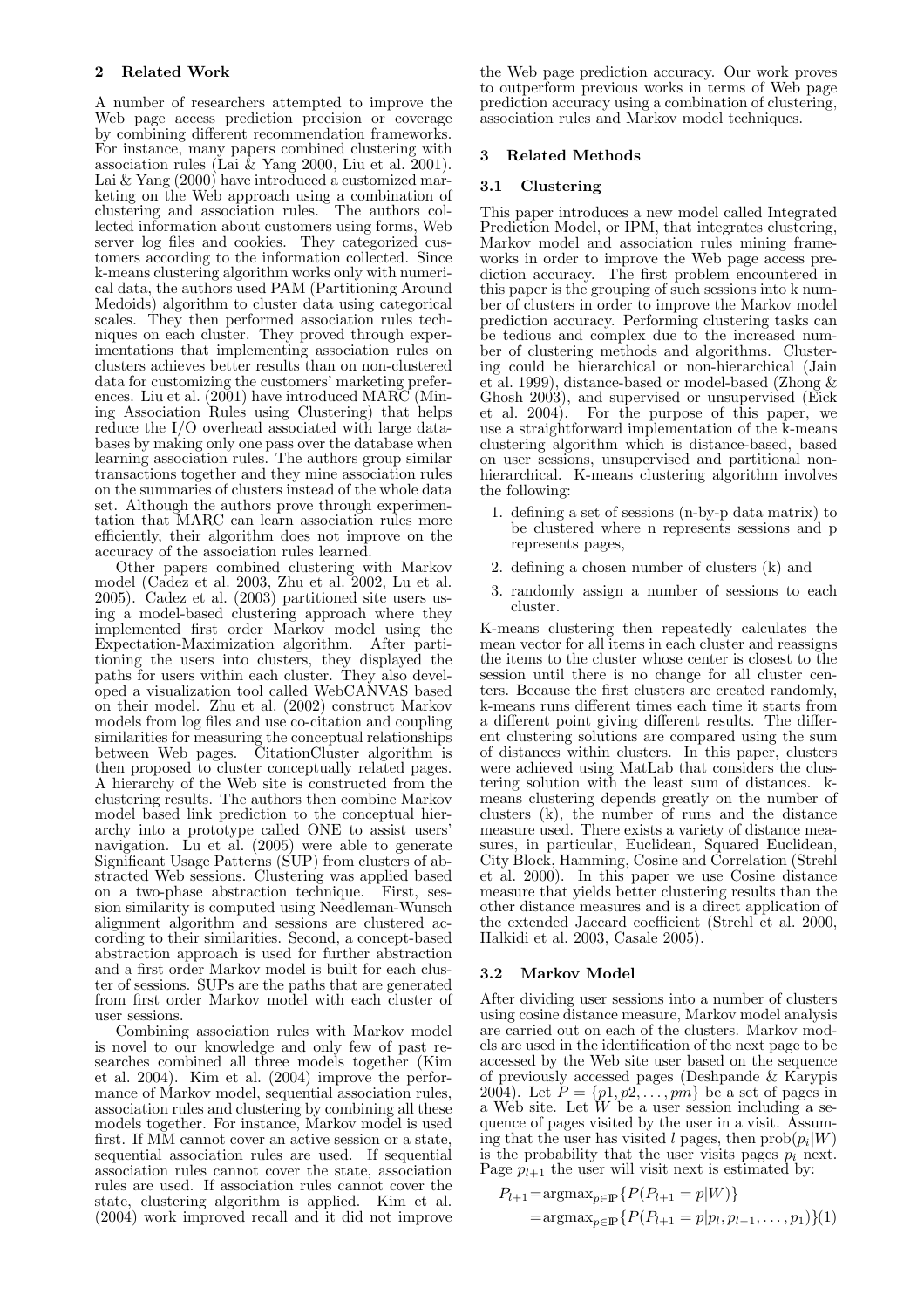This probability,  $prob(p_i|W)$ , is estimated by using all sequences of all users in history (or training data), denoted by  $W$ . Naturally, the longer  $l$  and the larger W, the more accurate  $prob(p_i|W)$ . However, it is infeasible to have very long  $l$  and large  $W$  and it leads to unnecessary complexity. Therefore, a more feasible probability is estimated by assuming that the sequence of the Web pages visited by users follows a Markov process that imposes a limit on the number of previously accessed pages  $k$ . In other words, the probability of visiting a page  $p_i$  does not depend on all the pages in the Web session, but only on a small set of k preceding pages, where  $k \ll l$ .

The equation becomes:

$$
P_{l+1} = \operatorname{argmax}_{p \in \mathbb{P}} \{ P(P_{l+1} = p | p_l, p_{l-1}, \dots, p_{l-(k-1)}) \}
$$
\n(2)

where  $k$  denotes the number of the preceding pages and it identifies the order of the Markov model. The resulting model of this equation is called the all  $k^{th}$ order Markov model. Of course, the Markov model starts calculating the highest probability of the last page visited because during a Web session, the user can only link the page he is currently visiting to the next one. The probability of  $P(p_i|S_j^k)$  is estimated as follows from a history (training) data set.

$$
P(p_i|S_j^k) = \frac{\text{Frequency}(\langle S_j^k, p_i \rangle)}{\text{Frequency}(S_j^k)} . \tag{3}
$$

This formula calculates the conditional probability as the ratio of the frequency of the sequence occurring in the training set to the frequency of the page occurring directly after the sequence.

The fundamental assumption of predictions based on Markov models is that the next state is dependent on the previous k states. The longer the  $\vec{k}$  is, the more accurate the predictions are. However, longer  $k$ causes the following two problems: The coverage of model is limited and leaves many states uncovered; and the complexity of the model becomes unmanageable (Deshpande & Karypis 2004). Therefore, the following are three modified Markov models for predicting Web page access.

- 1. All  $k^{th}$  Markov model: This model is to tackle the problem of low coverage of a high order Markov model. For each test instance, the highest order Markov model that covers the instance is used to predict the instance. For example, if we build an all 4-Markov model including 1-, 2- , 3-, and 4-, for a test instance, we try to use 4-Markov model to make prediction. If the 4- Markov model does not contain the corresponding states, we then use the 3-Markov model, and so forth (Pitkow & Pirolli 1999).
- 2. Frequency pruned Markov model: Though all  $k^{th}$ order Markov models result in low coverage, they exacerbate the problem of complexity since the states of all Markov models are added up. Note that many states have low statistically predictive reliability since their occurrence frequencies are very low. The removal of these low frequency states affects the accuracy of a Markov model. However, the number of states of the pruned Markov model will be significantly reduced.
- 3. Accuracy pruned Markov model: Frequency pruned Markov model does not capture factors that affect the accuracy of states. A high frequent state may not present accurate prediction. When we use a means to estimate the predictive

accuracy of states, states with low predictive accuracy can be eliminated. One way to estimate the predictive accuracy using conditional probability is called confidence pruning. Another way to estimate the predictive accuracy is to count (estimated) errors involved, called error pruning.

In this paper, we employ the frequency pruned Markov model. When choosing the Markov model order, our aim is to determine a Markov model order that leads to high accuracy with low state space complexity. Figure 1 reveals the increase of precision as the frequency pruned Markov model increases using the four data sets introduced in section 5 below. On the other hand, table 1 and table 2 show the increase of the state space complexity as the order of all  $k^{th}$ and frequency pruned Markov model increases for all four data sets. The frequency pruned Markov model orders, and as it has been proposed by (Deshpande & Karypis 2004), does not increase the prediction accuracy significantly. It rather plays a major role in decreasing the state space complexity. Based on this information, we use the 2-FP order Markov model because it has better accuracy than that of the 1- FP order Markov model without the drawback of the state space complexity associated with higher order Markov models.



Figure 1: Precision of all 1-, 2-, 3- and 4- frequency pruned Markov model orders.

Table 1: Number of states of all 1- to 4- Markov model orders.

|      | 1-MM | $2-MM$ | -3-MM | $4-MM$ |
|------|------|--------|-------|--------|
| - D1 | 1945 | 39162  | 72524 | 101365 |
| D2.  | 1036 | 25060  | 89815 | 128516 |
| - D3 | 674  | 21392  | 50971 | 83867  |
| 1) 4 | 2054 | 34469  | 90123 | 131106 |

Table 2: Number of states of frequency pruned Markov model orders.

|                | 1-FP | $2-FP$ | $3-FP$ | 4-FP   |
|----------------|------|--------|--------|--------|
| D1             | 745  | 9162   | 14977  | 17034  |
| D <sub>2</sub> | .502 | 6032   | 18121  | 22954  |
| D3             | 623  | 5290   | 11218  | -13697 |
| 1)4            | 807  | 7961   | 19032  | -23541 |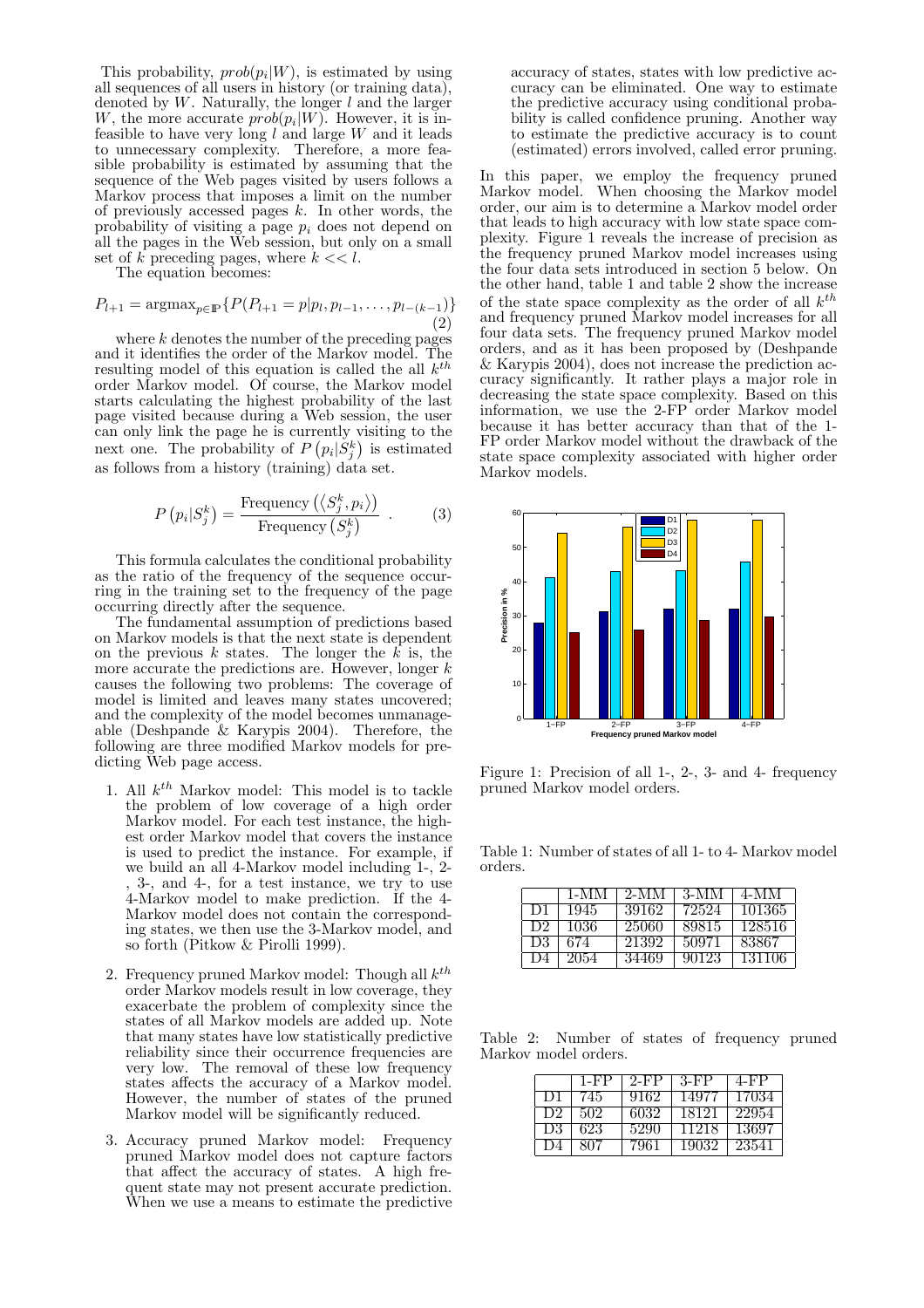#### 3.3 Association Rules

The final step in the training process is to generate global association rules from the original data. Association rules are mainly defined by two metrics: support and confidence. Let A be a subsequence of  $\tilde{W}$ , and  $p_i$  be a page. We say that W supports A if A is a subsequence of W, and W supports  $\langle A, p_i \rangle$  if  $\langle A, p_i \rangle$ is a subsequence of  $W$ . The support for sequence  $A$  is the fraction of sessions supporting  $A$  in the data set D as follows:

$$
\sigma = supp(A) = \frac{\{W \in D : A \subseteq W\}}{D}
$$
 (4)

The confidence of the implication is:

$$
\alpha = conf(A) = \frac{supp(\langle A, P \rangle)}{supp(A)} \tag{5}
$$

An implication is called an association rule if its support and confidence are not less than some user specified minimum thresholds. The selection of parameter values for  $\sigma$  and  $\alpha$  usually has to be based on experience or even resorts to try and error. The most common association mining algorithm is Apriori algorithm (Agrawal & Srikant 1994). The main problem of mining association rules is composed of two steps:

- 1. Discovery of large itemsets.
- 2. Using the large itemsets to generate the association rules.

The second step is simple and the overall performance of mining association rules is determined by the first step. Apriori (Agrawal & Srikant 1994) addresses the issue of discovering large itemsets. In each iteration, Apriori constructs a candidate set of large itemsets, counts the number of occurrences of each candidate and determines the large itemsets based on a predetermined minimum support and confidence thresholds. In the first iteration, Apriori scans all the transactions to count the number of occurrences for each item and based on the minimum support threshold  $(\sigma)$ , the first large itemset is determined. Therefore, the cost of the first iteration is  $O(D)$ . Next, the second large itemset is determined by concatenating items in the first large itemset and applying the minimum support test to the results. More iterations will take place until there are no more candidate itemsets. In simple terms, the cost of the algorithm is  $O(I*D)$  where I denotes the number of iterations used. Association rules are generated based on all large itemsets. The generated rules are so large and complex that they can lead to conflicting results.

The Apriori algorithm is usually implemented on large data sets where the items within the one transaction are not in any particular order. This contradicts Web data sets where the pages are accessed in a particular order. Therefore, there was a need to implement sequential association rules using the Apriori algorithm. There are four types of sequential association rules presented by Yang et al. (2004):

- 1. Subsequence rules: they represent the sequential association rules where the items are listed in order.
- 2. Latest subsequence rules: They take into consideration the order of the items and most recent items in the set.
- 3. Substring rules: They take into consideration the order and the adjacency of the items.

4. Latest substring rules: They take into consideration the order of the items, the most recent items in the set as well as the adjacency of the items.

In this paper, we will use sequential association rule mining on user transaction data to discover Web page usage patterns. Prediction of the next page to be accessed by the user is performed by matching the discovered patterns against the user sessions. This is usually done online.

# 4 Proposed Model

#### 4.1 Motivation for the Combined Approach

Our work is based on combining clustering algorithm, association rules mining and Markov model during the prediction process. The IPM integration during the prediction process is novel and proves to outperform each individual prediction model mentioned in section 1 as well as the different combination models addressed in section 2. The IPM integration model improves the prediction accuracy as opposed to other combinations that prove to improve the prediction coverage and complexity. The improvement in accuracy is based on different constraints like dividing the data set into a number of clusters based on services requested by users. This page categorization method proves to yield better clustering results (Wang et al. 2004). Therefore, better clusters means better Markov model prediction accuracy because the Markov model prediction will be based on more meaningfully grouped data. It also improves the state space complexity because Markov model prediction will be carried out on one particular cluster as opposed to the whole data set. The other constraint is using association rules mining in the case of a state absence in the training data or where the state prediction probability is not marginal. This helps improve the prediction accuracy because association rules look at more history and examine more states than Markov models. Also, IPM will not be subjected to the complexity associated with the number of rules generated because the rules will be examined in special cases only. Another constraint is the distance measure used in the identification of the appropriate cluster that each new page should belong to. The cosine distance measure has proved to outperform other distance measures like Euclidean, hamming, correlation and city block (Strehl et al. 2000, Halkidi et al. 2003). The prediction accuracy based on the integration of the three frameworks together according to these constraints proves to outperform the prediction accuracy based on each of the frameworks individually.

## 4.2 Algorithm

The process is as follows:

Training:

- (1)Combine functionally related pages according to services requested
- (2)Cluster user sessions into l-clusters
- (3)Build a k-Markov model for each cluster
- (4) For Markov model states where the majority is not clear
- (5) Discover association rules for each state
- (6)EndFor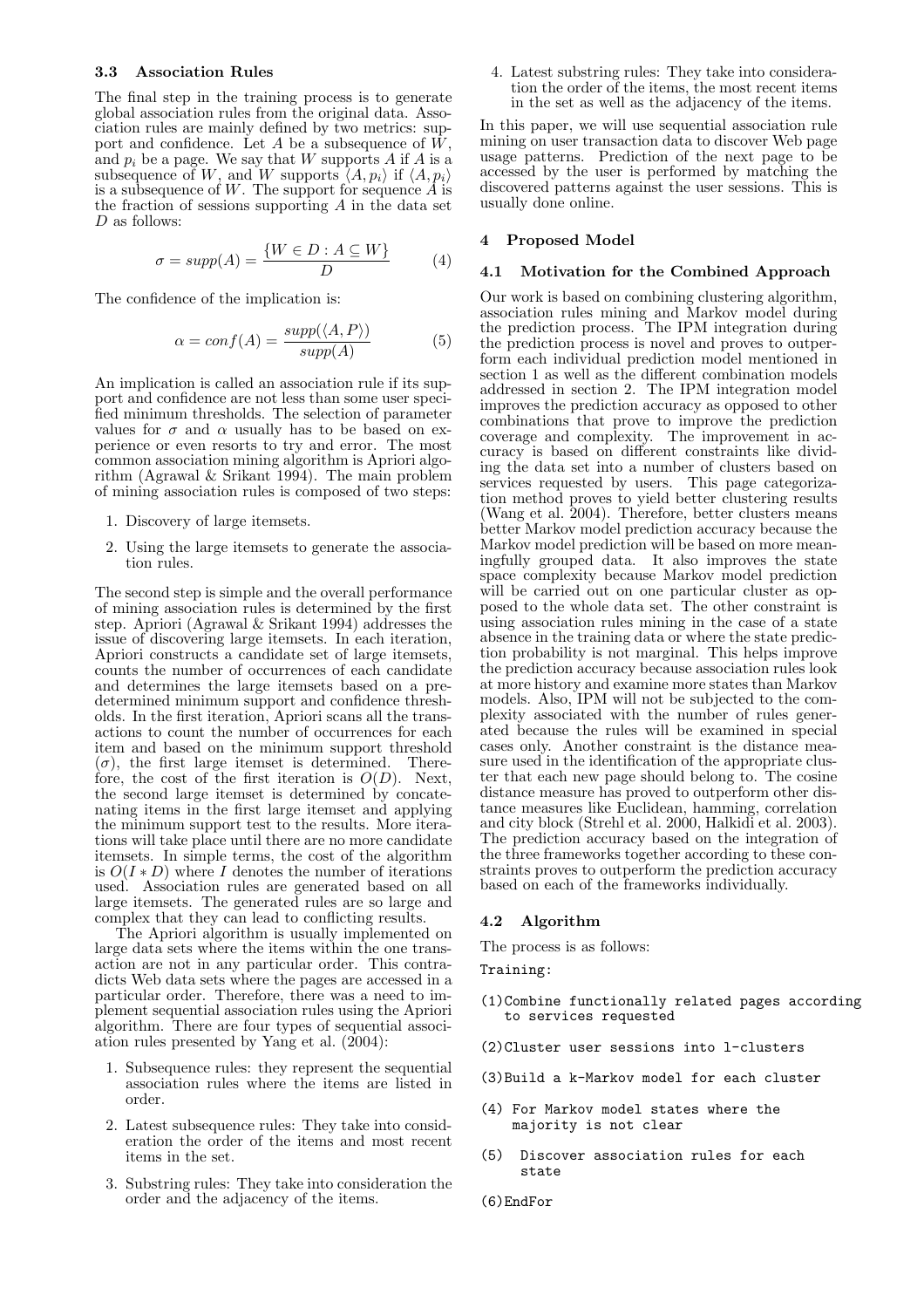Combining similar pages or allocating related pages to categories is an important step in the training process of the IPM model. Consider a data set D containing N number of sessions. Let W be a user session including a sequence of pages visited by the user in a visit.  $D = \{W_1, ..., W_N\}$ . Let  $P = \{p1, p2, \ldots, pm\}$  be a set of pages in a Web site. Since Markov model techniques will be implemented on the data, the pages have to remain in the order by which they were visited.  $W_i = (p_1^i, ..., p_L^i)$  is a session of length L composed of multivariate feature vectors p. The set of pages  $P$  is divided into a number of categories  $C_i$  where  $C_i = \{p1, p2, \ldots, pn\}.$ This results in less number of pages since  $C_i \subset P$ and  $n < m$ . For each session, a binary representation is used assuming each page is either visited or not visited. If the page is visited, a weight factor  $w$ is added to the pages representing the number of times the page was visited in the new session  $S_i$ .  $S_i = \{ (c_1^i, w_1^i), ..., (c_L^i, w_j^i) \}.$  Ds is the data set containing N number of sessions  $S_N$ .

The categories are formed as follows:

Input: D containing N number of sessions  $W_N$ .

- (1) For each page  $p_i$  in session  $W_i$
- (2) If  $p_i \subset C_i$
- $(3)$   $w_i$ .count++
- (4) Else,
- $(v_1 = 0$
- (6) EndIf
- (7) EndFor

Output: Ds containing N number of Sessions  $S_N$ .

Combining the similar Web pages into categories  $Ci$ , increases the value of  $w$  and makes all sessions of equal length. According to Casale (2005), sessions of equal length give better similarity measures results. As an example, consider the following three sessions:

| ∠ |  |
|---|--|
|   |  |

If pages 1 and 2 belong to category1 and page 3 belongs to category2, we have the following sessions:

| Category |  |
|----------|--|
| റ        |  |
|          |  |
|          |  |

Clustering the resulting sessions  $S_N$  was implemented using k-means clustering algorithm according to the Cosine distance between the sessions. Consider two sessions Sa and Sb. The Cosine distance between Sa and Sb is given by:

$$
distCosine(Sa, Sb) = \frac{\sum (Sa_iSb_i)}{\sqrt{\sum (Sa_i)^2} \sqrt{\sum (Sb_i)^2}} \qquad (6)
$$

Table 3 has 4 sessions with 4 pages each. If we are to form two clusters with two sessions each, we have to measure the distances between the sessions.

Table 3: Sessions

| S.    | 5<br>۱۱                          |
|-------|----------------------------------|
| $S_z$ | .5.<br>· )<br>$\mathbf{0},$<br>П |
| S.    | 5 <sub>1</sub><br>$^{\circ}$     |
|       | 3                                |

Table 4: Sessions distances

| distCosine(S1, S2)                     | 0.019 |
|----------------------------------------|-------|
| $\overline{\text{distCosine}}(S1, S3)$ | 0.89  |
| distCosine(S2, S3)                     | 1.0   |
| distCosine(S1, S4)                     | 0.88  |
| distCosine(S3, S4)                     | 0.06  |

Table 4 reveals the distances calculated using equation 1:

Clusters are formed according to the least distances between sessions, or the closest distances between sessions. Therefore,  $\{S1, S2\}$  will form a cluster and {S3, S4} will form another cluster.

Prediction:

(1)For each coming session

- (2) Find its closest cluster
- (3) Use corresponding Markov model to make prediction
- (4) If the predictions are made by states that do not belong to a majority class
- (5) Use association rules to make a revised prediction
- (6) EndIf

#### (7)EndFor

During the prediction process, each new page is examined and the appropriate cluster the new test point belongs to is identified. Let  $p_t$  be a new test point where  $p_t \subset P$ . Web sessions W are divided into K groups or clusters. The new point  $p_t$  has probability  $prob(x_i = k)$  of belonging to cluster k where  $k \text{ prob}(x_i = k) = 1$  and  $x_i$  indicates the cluster membership of the new point  $p_t$ . The actual cluster  $k$  that the point  $p_t$  belongs to depends on the minimum distance of  $p_t$  to the mean values of K cluster centroids using the Cosine distance measure as follows:

distCosine
$$
(p_t, \mu)
$$
 = 
$$
\frac{\sum_{k=1}^{K} (p_t \mu)}{\sqrt{\sum_{k=1}^{K} (p_t)^2} \sqrt{\sum_{k=1}^{K} (\mu)^2}}
$$
 (7)

To continue with the prediction process, Markov model prediction is performed on the new identified cluster. If the Markov model prediction results in no state or a state that does not belong to the majority class, association rules mining is used instead. The majority class includes states with high probabilities where probability differences between two pages are significant. On the other hand, the minority class includes all other cases. In particular, the minority class includes:

1. States with high probabilities where probability differences between two pages are below  $(\phi_c)$  or equal to zero.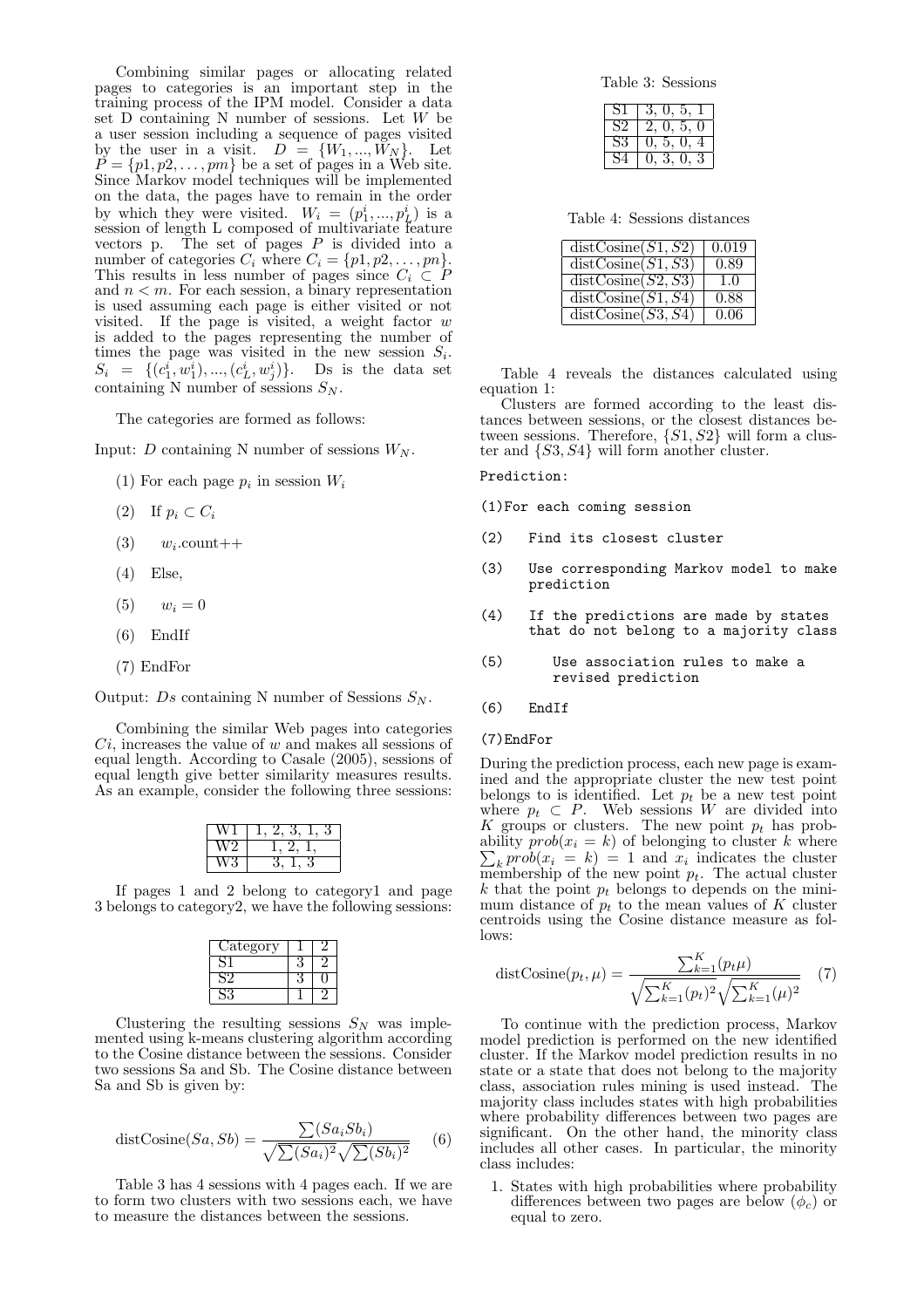2. States where test data does not match any of the Markov model outcomes.

A Markov model state is retained only if the probability difference between the most probable state and the second probable state is above  $(\phi_c)$  (Deshpande & Karypis 2004). Another important issue here is defining the majority class and identifying whether the new state belongs to the majority or the minority class. This in mind, we employ the confidence pruned Markov model introduced by Deshpande et. al, (Deshpande & Karypis 2004). The confidence threshold is calculated as follows:

$$
\phi_c = \hat{p} - z_{\alpha/2} \sqrt{\frac{\hat{p}(1-\hat{p})}{n}} \tag{8}
$$

Where  $z_{\alpha/2}$  is the upper  $\alpha/2$  percentage point of the standard normal distribution, and  $n$  is the frequency of the Markov state. Equation 5 stresses out the fact that states with high frequency would lead to smaller confidence threshold. That means that even if the difference between the two most probable pages is small, the state with higher probability will be chosen in the case of high frequency of the state occurrence. The smaller confidence threshold results in larger majority class. The effect of the confidence threshold value and, therefore, the majority class size on the prediction accuracy depends on the actual data set. To determine the optimal value of  $z_{\alpha/2}$  and, as a result, the value of the confidence factor  $\phi_c$  we conducted an experiment using the EPA data set (later referred to as D1 and described in section 6). As Table 5 depicts, the increase of the minority class or, in other words, the increase in the confidence factor is affected by the decrease of  $z_{\alpha/2}$ . During the prediction process, if the Markov model probability belongs to the minority class, association rules probability for the item is taken into consideration instead. Table 3 displays the results of the IPM accuracy using different values for  $z_{\alpha/2}$ . It is clear that the accuracy increases at first with lower confidence threshold and therefore, larger minority class. However, after a certain point, accuracy starts to decrease when the majority class is reduced to the extent where it looses the advantage of the accuracy obtained by combining Markov model and clustering. The optimal value for  $z_{\alpha/2}$  is 1.15. Note that the number of states has dramatically decreased.

Table 5: Accuracy according to  $z_{\alpha/2}$  value

| $z_{\alpha/2}$ | Accuracy | $#$ states |
|----------------|----------|------------|
| 0              | 31.29    | 9162       |
| 0.75           | 33.57    | 2061       |
| 0.84           | 35.45    | 1932       |
| 0.93           | 37.80    | 1744       |
| 1.03           | 40.60    | 1729       |
| 1.15           | 44.91    | 1706       |
| 1.28           | 43.81    | 1689       |
| 1.44           | 40.93    | 1614       |
| 1.64           | 38.85    | 1557       |
| 1.96           | 37.91    | 1479       |
| 2.57           | 36.81    | 1304       |

With  $z_{\alpha/2}$ =1.15, the most probable pages range approximately between 80% and 40% with  $\phi_c$  ranging between  $47\%$  and zero respectively given n=2. This results in approximately 0.78 as the ratio of the majority class to the whole data set. This leaves space for 22% improvement using association rules mining not including instances that have zero matching states in the training data set.

#### 4.3 Example

Consider table 6 that depicts data transactions performed by a user browsing a Web site.

Table 6: User sessions

| T1   | $A, F, I, J, E, C, D, H, N, I, J, G, D, H, N, C, I, J, G$ |
|------|-----------------------------------------------------------|
| T2 - | $F, D, H, N, I, J, E, A, C, D, H, N, I, J, G$             |
| T5.  | $E, C, A, C, F, I, A, C, G, A, D, H, M, G, J$             |
| T3.  | $F, D, H, I, J, E, H, F, I, J, E, D, H, M$                |
| T4   | G, E, A, C, F, D, H, M, I, C, A, C, G                     |

Performing clustering analysis on the data set using k-means clustering algorithm and Cosine distance measure where the number of clusters  $k=2$ results in the following two clusters:

Cluster 1:

| $TT1$ $A, F, I, J, E, C, D, H, N, I, J, G, D, H, N, C, I, J, G$ |
|-----------------------------------------------------------------|
| $T2$   F,D,H,N,I,J,E,A,C,D,H,N,I,J,G                            |
| $T3$   F,D,H,I,J,E,H,F,I,J,E,D,H,M                              |

Cluster 2:

| T5   E.C.A.C.F.I.A.C.G.A.D.H.M.G.J |
|------------------------------------|
| . I G.E.A.C.F.D.H.M.L.C.A.C.G      |

Consider the following test data state  $I \rightarrow J \rightarrow ?$ . Applying the  $2^{nd}$  order Markov Model to the above training user sessions we notice that the state  $\langle I, J \rangle$ belongs to cluster 1 and it appeared 7 times as follows:

 $P_{l+1} = \text{argmax} \{ P(E|J, I) \} = \text{argmax} \{ E \rightarrow 0.57 \}$ 

 $P_{l+1} = \text{argmax} \{ P(G|J, I) \} = \text{argmax} \{ G \rightarrow 0.43 \}$ 

This information alone does not provide us with correct prediction of the next page to be accessed by the user as we have high probabilities for both pages, G and E. Although the result does not conclude with a tie, neither G nor E belong to the majority class. The difference between the two pages (0.14), is not higher than the confidence threshold (in this case 0.2745). In order to find out which page would lead to the most accurate prediction, we have to look at previous pages in history. This is where we use subsequence association rules as it appears in Table 7 below.

Table 7: User sessions history

| A. F.       | Н) |
|-------------|----|
| C, D, H, N, | G  |
| D, H, N, C, | G  |
| F, D, H, N, | E  |
| C, D, H, N, | G  |
| F, D, H,    | E, |
| H. F.       | E, |

Table 8 and Table 9 summarise the results of applying subsequence association rules to the training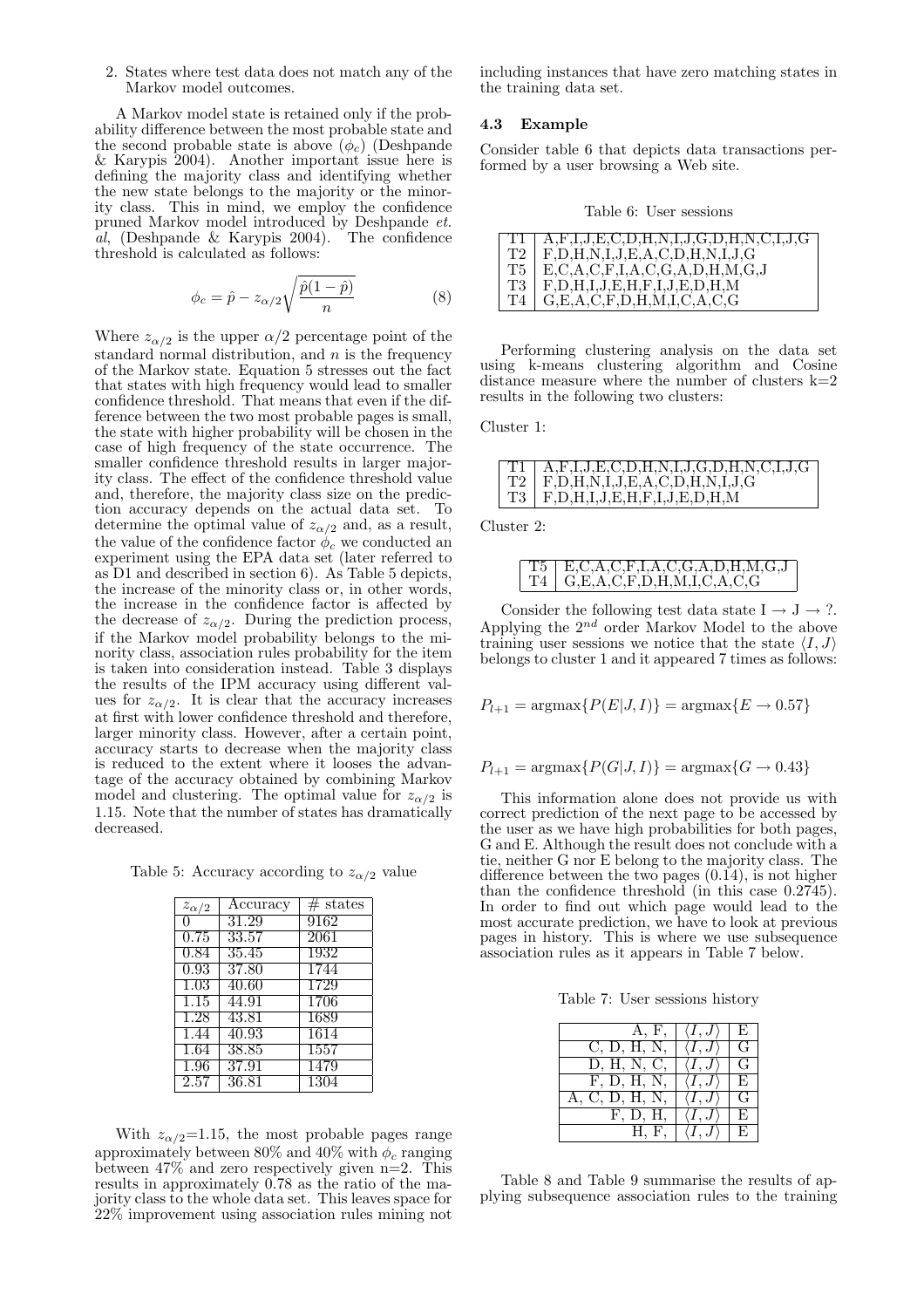Table 8: Confidence of accessing page E using subsequence association rules

| $\rightarrow$ E           | AE/A | 1/2 | 50%    |
|---------------------------|------|-----|--------|
| $F \rightarrow F$         | FE/F |     | 100%   |
| $\rightarrow$ E<br>$\Box$ | DE/D | 2/6 | 33%    |
| $H \rightarrow E$         | HE/H | 2/7 | 29%    |
| - F.                      | NE/N |     | $25\%$ |

Table 9: Confidence of accessing page G using subsequence association rules

| $C \rightarrow G$ | $CG/\overline{C}$ | 3/3 | $100\%$ |
|-------------------|-------------------|-----|---------|
| $D \rightarrow G$ | DG/D              | 3/6 | 50%     |
| $H \to G$         | HG/H              | 3/7 | 43%     |
| $N \rightarrow G$ | ${\rm NG/N}$      | 3/4 | $75\%$  |
| $\rightarrow$ (1  | AG/A              | 1/2 | $50\%$  |

data. Table 8 shows that  $F \to E$  has the highest confidence of 100%. While Table 9 shows that  $C \rightarrow G$  has the highest confidence of 100%.

Using Markov models, we can determine that the next page to be accessed by the user after accessing the pages I and J could be either E or G. Whereas subsequence association rules take this result a step further by determining that if the user accesses page  $\bar{F}$ before pages I and J, then there is a 100% confidence that the user will access page E next. Whereas, if the user visits page C before visiting pages I and J, then there is a 100% confidence that the user will access page G next.

## 5 Experimental Evaluation

In this section, we present experimental results to evaluate the performance of our algorithm. All experiments were conducted on a P4 1.8 GH PC with 1GB of RAM running Windows XP Professional. The algorithms were implemented using MATLAB.

For our experiments, the first step was to gather log files from active web servers. Usually, Web log files are the main source of data for any e-commerce or Web related session analysis (Spiliopoulou et al. 1999). The logs are an ASCII file with one line per request, with the following information: The host making the request, date and time of request, requested page, HTTP reply code and bytes in the reply. The first log file used is a day's worth of all HTTP requests to the EPA WWW server located at Research Triangle Park, NC. The logs were collected for Wednesday, August 30 1995. There were 47,748 total requests, 46,014 GET requests, 1,622 POST requests, 107 HEAD requests and 6 invalid requests. The second log file is SDSC-HTTP that contains a day's worth of all HTTP requests to the SDCS WWW server located at the San Diego Supercomputer Center in San Diego, California. The logs were collected from 00:00:00 PDT through 23:59:41 PDT on Tuesday, August 22 1995. There were 28,338 requests and no known losses. The third log file is CTI that contains a random sample of users visiting the CTI Web site for two weeks in April 2002. There were 115,460 total requests. The fourth log file is Saskatchewan-HTTP which contains one week worth of all HTTP requests to the University of Saskatchewan's WWW server. The log was collected from June 1, 1995 through June 7, 1995, a total of seven days. In this one week period there were 44,298 requests.

Before using the log files data, it was necessary

to perform data preprocessing (Zhao et al. 2005, Sarukkai 2000). We removed erroneous and invalid pages. Those include HTTP error codes 400s, 500s, and HTTP 1.0 errors, as well as, 302 and 304 HTTP errors that involve requests with no server replies. We also eliminated multi-media files such as gif, jpg and script files such as js and cgi.

Next step was to identify user sessions. A session is a sequence of URLs requested by the same user within a reasonable time. The end of a session is determined by a 30 minute threshold between two consecutive web page requests. If the number of requests is more than the predefined threshold value, we conclude that the user is not a regular user; it is either a robot activity, a web spider or a programmed web crawler. The sessions of the data sets are of different lengths. They were represented by vectors with the number of occurrence of pages as weights.

Table 10 represents the different data sets after preprocessing.

Table 10: Sessions

|              | 1.1    | D. 2      | 1)3     | 1)4    |
|--------------|--------|-----------|---------|--------|
| $#$ Requests | 47.748 | 28,338    | 115,460 | 44.298 |
| $#$ Sessions | 2.520  | $4.356\,$ | 13,745  | 5.673  |
| $#$ Pages    | 3.730  | 1 072     | 683     | 2,385  |
| Unique IPs   | 249    |           | 5.446   | 4,985  |

Further preprocessing of the Web log sessions took place by removing short sessions and only sessions with at least 5 pages were considered. This resulted in further reducing the number of sessions. Finally, sessions were categorized according to feature selection techniques introduced by Wang et al. (Wang et al. 2004). The pages were grouped according to services requested which yield best results if carried out according to functionality (Wang et al. 2004). This could be done either by removing the suffix of visited pages or the prefix. In our case, we could not merge according to suffix because, for example, pages with suffix index.html could mean any default page like OWOW/sec4/index.html or OWOW/sec9/index.html or ozone/index.html. Therefore, merging was according to a prefix. Since not all Web sites have a specific structure where we can go up the hierarchy to a suitable level, we had to come up with a suitable automatic method that can merge similar pages automatically. A program runs and examines each record. It only keeps the delimited and unique word. A manual examination of the results also takes place to further reduce the number of categories by combining similar pages.

## 5.1 Clustering, Markov Model and Association Rules

All clustering experiments were developed using MATLAB statistics toolbox. Since k-means computes different centroids each run and this yields different clustering results each time, the best clustering solution with the least sum of distances is considered using MATLAB k-means clustering solutions. Therefore, using Cosine distance measure with the number of clusters  $(k)=7$  leads to good clustering results while keeping the number of clusters to a minimum.

Merging Web pages by web services according to functionality reduces the number of unique pages and, accordingly, the number of sessions. The categorized sessions were divided into 7 clusters using the k-means algorithm and according to the Cosine distance measure.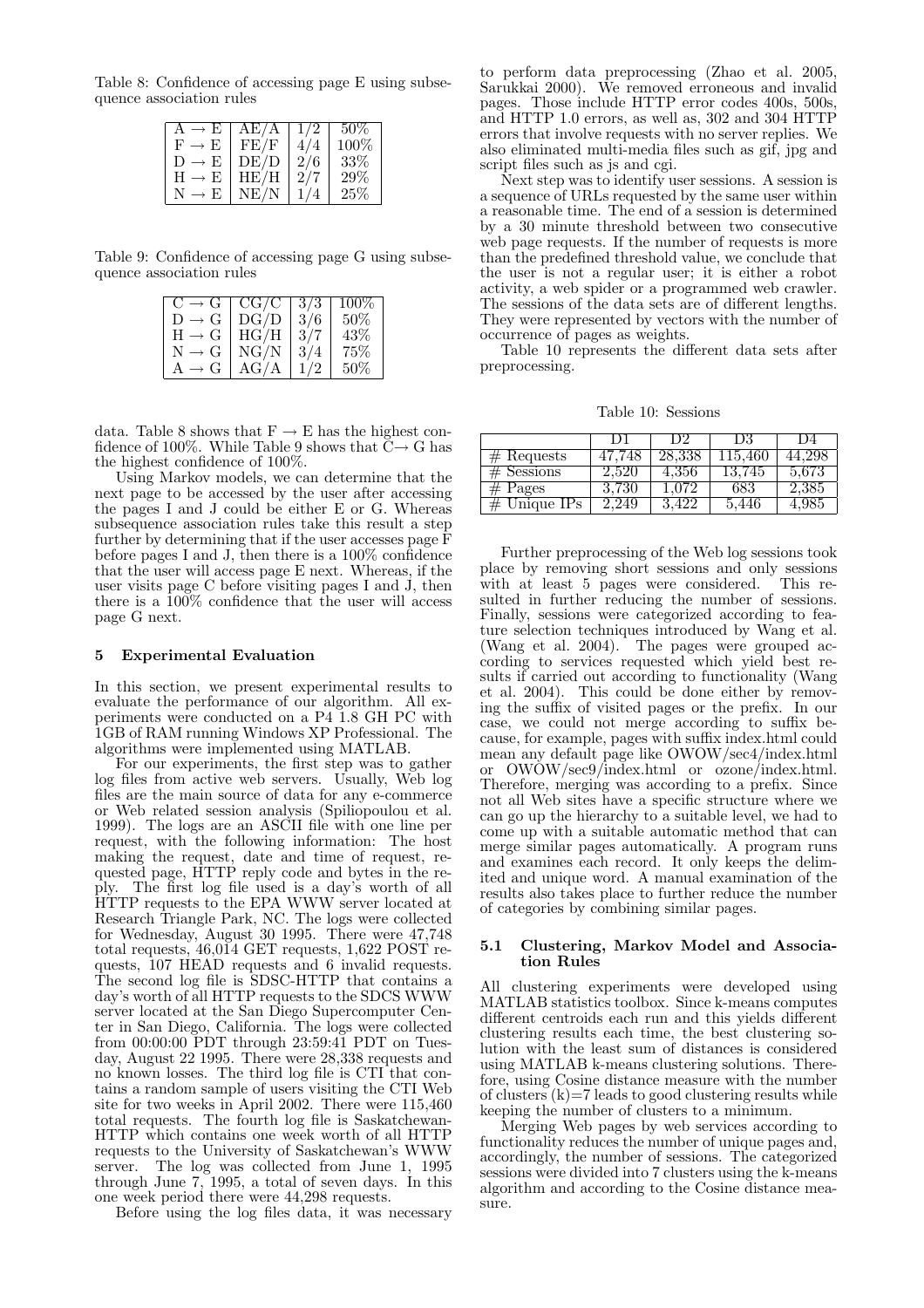Markov model implementation was carried out for the original data in each cluster. The clusters were divided into a training set and a test set each and 2- Markov model accuracy was calculated accordingly. Then, using the test set, each transaction was considered as a new point and distance measures were calculated in order to define the cluster that the point belongs to. Next, 2-Markov model prediction accuracy was computed considering the transaction as a test set and only the cluster that the transaction belongs to as a training set.

Since association rules techniques require the determination of a minimum support factor and a confidence factor, we used the experimental data to help determine such factors. We can only consider rules with certain support factor and above a certain confidence threshold.

Using the D1, or EPA, data set, Figure 2 below shows that the number of generated association rules dramatically decreases with the increase of the minimum support threshold with a fixed 90% confidence factor. Reducing the confidence factor results in an increase in the number of rules generated. This is apparent in Figure 3 where the number of generated rules decreases with the increase of the confidence factor while the support threshold is a fixed 4% value. It is also apparent from Figure 2 and Figure 3 below that the influence of the minimum support factor is much greater on the number of rules than the influence of the confidence factor. The association rules precision is calculated as a fraction of correct recommendations to total test cases used.

$$
Precision(Te) = \frac{Te \cap Tr}{Te}
$$
 (9)

Te represents the test cases whereas Tr represents training test cases or (D-Te).



Figure 2: Number of rules generated according to different support threshold values and a fixed confidence factor: 90%.

Larger minimum support means less number of rules but it could also mean that genuine rules might be omitted. Figure 4 depicts the time complexity of generating association rules using different values of  $\sigma$  for D1 data set.

#### 5.2 Experiments Results

Figure 5 depicts better Web page access prediction accuracy by integrating Markov model, Association rules and clustering (IPM). Prediction accuracy was computed as follows:

1. The data set is clustered according to k-means clustering algorithm and Cosine distance measure.



Figure 3: No. of rules generated according to a fixed support threshold: 4%.



Figure 4: Time complexity in seconds for different support value.

- 2. For each new instance, the prediction accuracy is calculated based on the 2-MM performed on the closest cluster.
- 3. If the prediction results in a state that does not belong to the majority class, global association rules are used for prediction.
- 4. The frequency of the item is also determined in that particular cluster.
- 5.  $\phi_c$  is calculated for the new instance using  $z_{\alpha/2}$ value to determine if it belongs to the majority class.
- 6. if the state does not belong to the majority class, global association rules are used to determine the prediction accuracy, otherwise, the original accuracy is used.

Figure 5 shows that IPM results in better prediction accuracy than any of the other techniques individually. It also reveals that the increase in accuracy depends on the actual data set used. For instance, D4 prediction accuracy was increased while using a combination of MM and AR than by combining MM and clustering. On the other hand, D2 experienced more increase in accuracy using MM and clustering than using MM and AR. The accuracy increase of  $D\tilde{1}$ and D3 was somewhat constant. Prediction accuracy results were achieved using the maximum likelihood based on conditional probabilities as stated in equation 4 above. All predictions in the test data that did not exist in the training data sets were assumed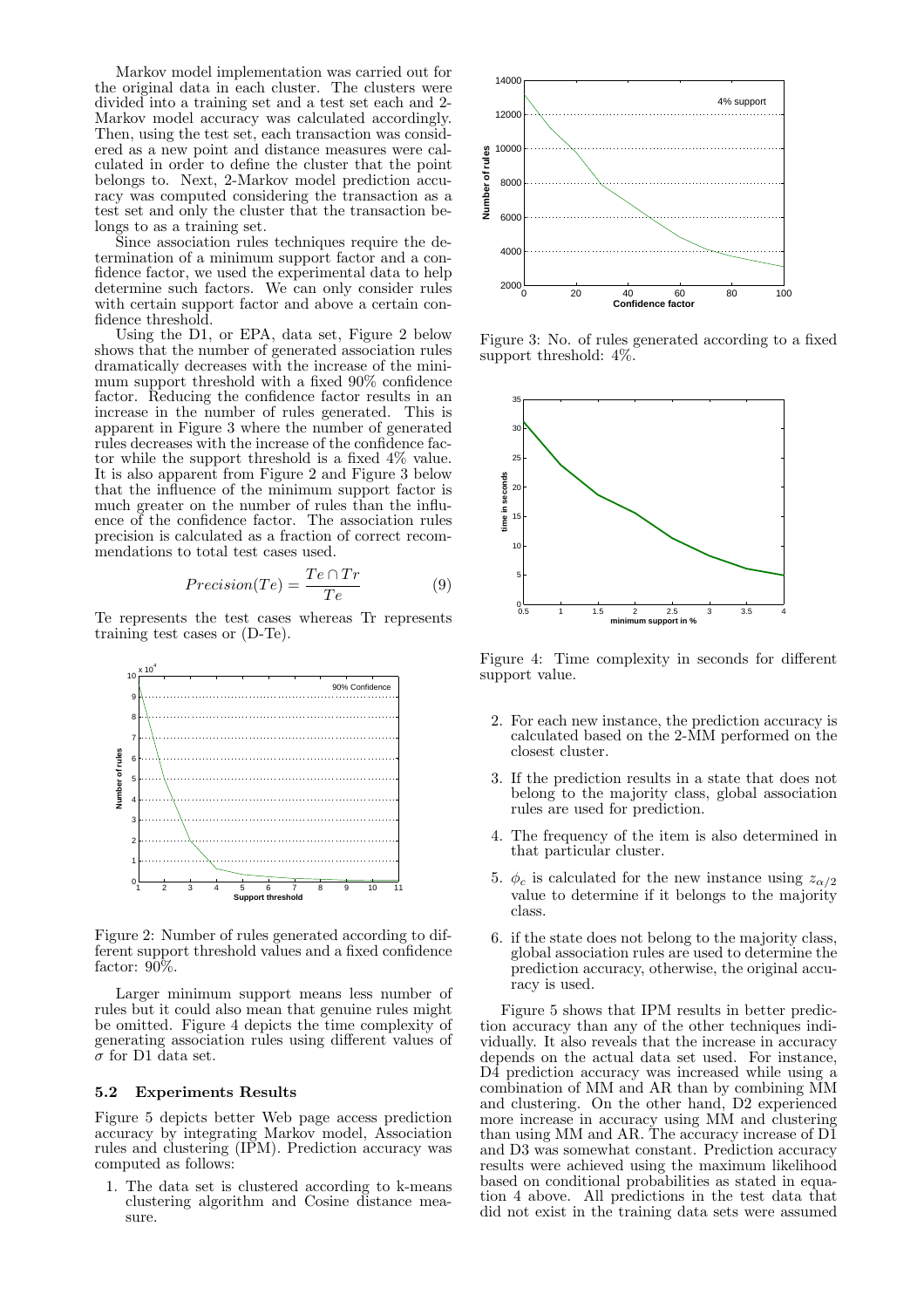

Figure 5: Precision of Markov model (MM) and MM with Association rules mining and MM with Clustering and all three models together (IPM) .

incorrect and were given a zero value. The Markov model accuracy was calculated using a 10-fold cross validation. The data was partitioned into T for testing and  $(D-T)$  for training where D represents the data set. This procedure was repeated 10 times, each time T is moved by T number of transactions. The mean cross validation was evaluated as the average over the 10 runs. Table 11 reveals the standard deviation of all mean values of prediction accuracy for all four data sets.

Table 11: Accuracy values standard deviation

|              |                           |                                             | 1)2 1 1)3 1 1)4 |  |
|--------------|---------------------------|---------------------------------------------|-----------------|--|
| -MM          | 4.69                      | 3.90   2.71   1.36                          |                 |  |
| $MM + AR$    | 3.07   1.98   5.32   2.17 |                                             |                 |  |
| $MM + Clust$ |                           | $2.55 \pm 2.94 \pm 1.45 \pm 3.83$           |                 |  |
| TPM.         |                           | $1.32$   $3.07$   $6.19$ $\overline{)2.69}$ |                 |  |

The standard deviation results are considerably low compared to the mean values. This means that MM,  $MM + AR$ , MM + Clust and IPM accuracy results are quite different from each other lying on an improved baseline. The low standard deviation figures give more weight and significance to the improved prediction accuracy displayed in figure 5 above.

# 5.3 IPM Efficiency Analysis

All clustering runs were performed on a desktop PC with a Pentium IV Intel processor running at 2 GHz with 2 GB of RAM and 100 GB of hard disk memory. The runtime of the k-means algorithm, regardless of the distance measure used, is equivalent to  $O(nkl)$ (Jain et al. 1999), where n is the number of items,  $\hat{k}$  is the number of clusters and l is the number of iterations taken by the algorithm to converge. For our experiments, where n and k are fixed, the algorithm has a linear time complexity in terms of the size of the data set. The k-means algorithm has a  $O(k + n)$  space complexity. This is because it requires space to store the data matrix. It is feasible to store the data matrix in a secondary memory and then the space complexity will become  $O(k)$ . k-means algorithm is more time and space efficient than hierarchical clustering algorithms with  $O(n^2 \log n)$  time complexity and  $O(n^2)$  space complexity. As for all  $2^{nd}$ order Markov model, the running time of the whole data set was similar to that of the clusters added together because the running time is in terms of the size of the data. i.e.  $T(n)=T(k1)+T(k2)+T(k3)+...T(ki)$ where time is denoted by T, the number of items in the data set is denoted by n, and the clusters are denoted by ki. The running time of association rule mining is  $\ddot{O}(I.D)$  as explained above. The association rules produced were for the whole data set. Accessing the appropriate rule is, however, performed online at time of prediction.

Constructing the IPM model is more complex than the individual models as it involves constructing kmeans clustering, Markov model and association rules for the whole data sets. However, the IPM model prediction complexity is reduced due to the fact that the prediction process involves retrieving Markov models of one cluster as opposed to the whole data set. This reduces the running time by around 85%. Also, association rules are only retrieved in the case where the state does not belong to the majority class. This gives the conclusion that the complexity of IPM depends on the size of the majority class. Larger majority class yields less complex prediction as it involves less association rules accesses. However, larger majority class does not leave a larger room for accuracy improvement.

# 6 Conclusion

This paper improves the Web page access prediction accuracy by integrating all three prediction models: Markov model, Clustering and association rules according to certain constraints. Our model, IPM, integrates the three models using 2-Markov model computed on clusters achieved using k-means clustering algorithm and Cosine distance measures for states that belong to the majority class and performing association rules mining on the rest. The IPM model could be extended to a completely "hands-off" or automated system. Currently, some human intervention is required especially during the features selection process.

## 7 Acknowledgement

This work has been partially supported by ARC Discovery Grant DP0774450 to Li and Wang.

#### References

- Adami, G., Avesani, P. & Sona, D. (2003), 'Clustering documents in a web directory', WIDM'03, USA pp. 66–73.
- Agrawal, R. & Srikant, R. (1994), 'Fast algorithms for mining association rules',  $VLDB'94$ , Chile pp. 487– 499.
- Bouras, C. & Konidaris, A. (2004), 'Predictive prefetching on the web and its potential impact in the wide area', WWW: Internet and Web Information Systems (7), 143–179.
- Cadez, I., Heckerman, D., Meek, C., Smyth, P. & White, S. (2003), 'Model-based clustering and visualization of navigation patterns on a web site', Data Mining and Knowledge Discovery 7.
- Casale, G. (2005), 'Combining queueing networks and web usage mining techniques for web performance analysis', ACM Symposium on Applied Computing pp. 1699–1703.